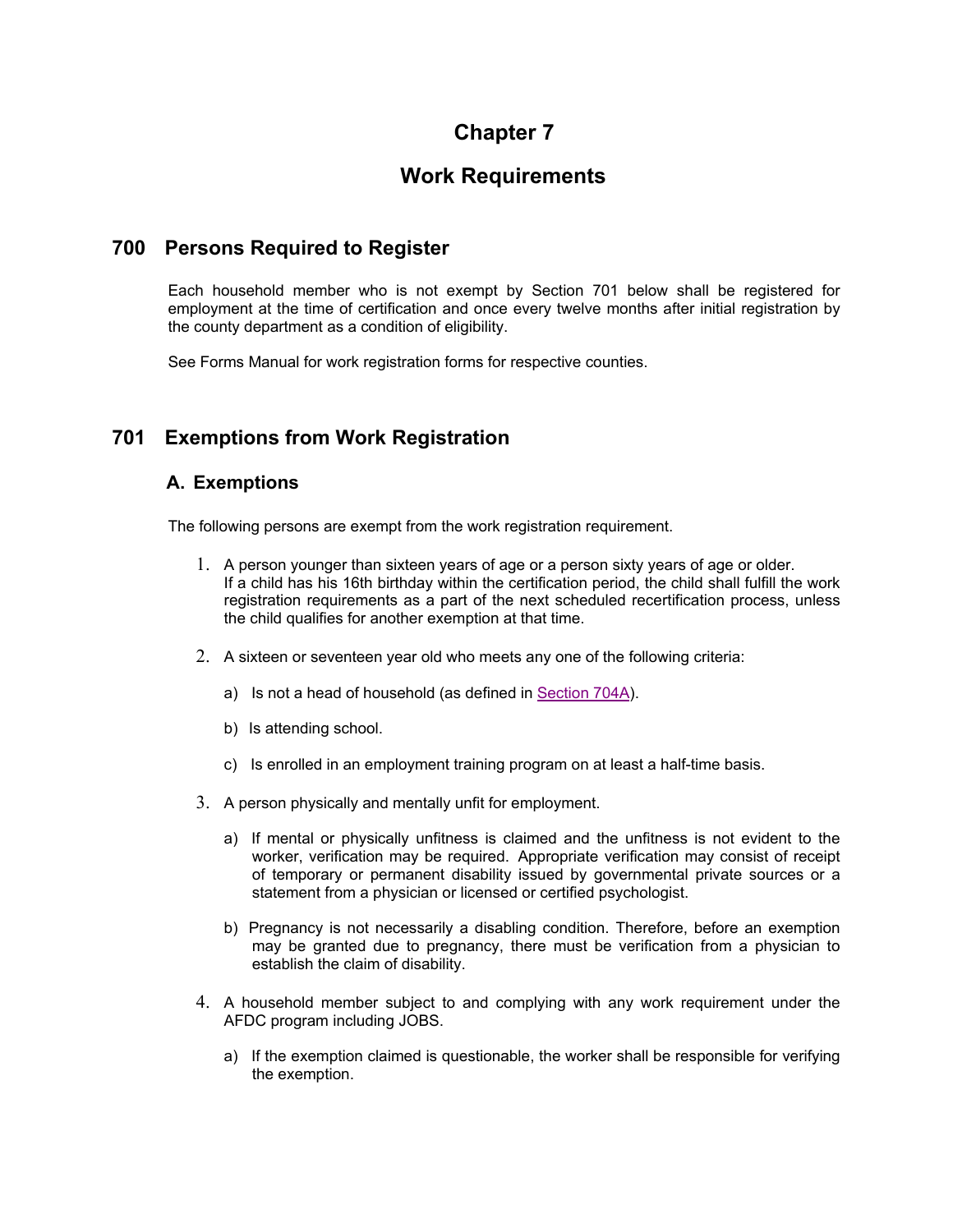- b) An exemption from JOBS does not automatically exempt a person from food assistance work registration. Different rules concerning age, language, medical or social characteristics may cause a person to be exempt under JOBS; but unless that person was also exempt under food assistance policies, food assistance work registration would be required.
- 5. A parent or other household member who is responsible for the care of a dependent child under 6 years of age or an incapacitated person.
	- a) If the child has his 6th birthday within a certification period, the individual responsible for the care of the child shall fulfill the work registration requirement as part of the next scheduled recertification process, unless the individual qualifies for another exemption.
	- b) The dependent child or incapacitated person need not be a household member.
- 6. A person receiving Unemployment Compensation Benefits. A person who has applied but has not yet begun to receive Unemployment Compensation is also exempt from work registration if that person was required to register for work with the Employment Service agency as part of the unemployment compensation application process. If the exemption claimed is questionable, the county department shall be responsible for verifying the exemption with the appropriate Employment Service Office.
- 7. A regular participant in a drug addiction or alcoholic treatment and rehabilitation program. A regular participant is exempt regardless of whether or not he participates on a resident or nonresident basis.
- 8. A person who is employed, self-employed and is
	- a) Working a minimum of 30 hours weekly or
	- b) Receiving weekly earnings at least equal to the Federal minimum wage multiplied by 30 hours.

The training wages mandated by the Fair Labor Standards Act of 1989 shall be substituted for the minimum wages for persons receiving paid training wage. This training wage is limited to a 90-day period for employees under age 20.

If the household member's hours or wages fluctuate on a weekly basis, an average figure shall be determined by converting the hours or wages into a weekly figure. The specific period of time selected for the averaging shall be done in conjunction with the household and should be tied to the number of weeks best anticipated. This averaging process is for the determination of work registration exemption only. An applicant, not otherwise exempt from the work registration requirement, may be exempt when income from employment consists, in whole or in part, of in-kind benefits which are otherwise excluded as income so long as the number of hours worked or the in-kind and/or wages are equal to the Federal minimum wage multiplied by 30 hours weekly.

9. Migrants or seasonal farm-workers who are under contract or similar agreement with an employer or crew chief to begin employment within 30 days (although this shall not prevent individuals from seeking additional services from the Employment Service Agency).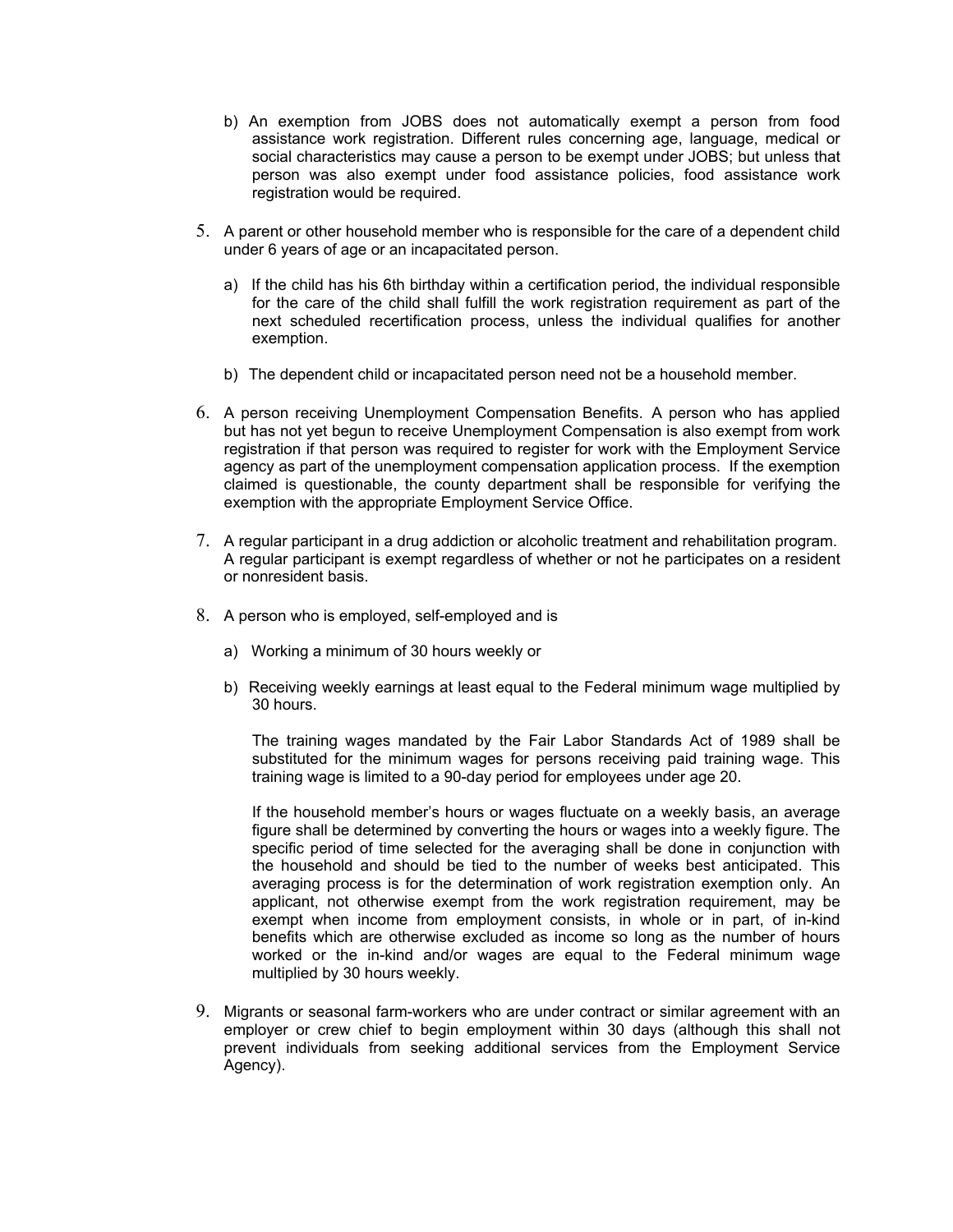- 10. A student enrolled at least half-time in any recognized school (including high school), training program, or institution of higher education, provided those students who are enrolled at least half-time in an institution of higher education had met the eligibility conditions in Chapter 5.
	- a) A student enrolled in any recognized school, training program, or institution shall remain exempt during normal periods of class attendance, vacation and recess, unless the student graduates, is suspended or expelled, drops out, or does not intend to register for the next normal school term (excluding summer).
	- b) Persons who are not enrolled at least half-time or who experience a break in enrollment status due to graduation, expulsion, or suspension, or who drops out or who otherwise do not intend to return to school, shall not be considered students for the purpose of qualifying for this exemption. Persons enrolled in correspondence courses are required to register for employment unless otherwise exempt under any other provisions.

## **B. Losing Exemption Status**

#### **Changes required to be reported**

For semi-annual reporting households, persons losing exemption status due to any change in circumstances that is subject to the reporting requirements in Chapter 17 shall register for employment when the change is reported.

For non-semi-annual reporting households, persons losing exemption status due to any change in circumstances that are subject to the reporting requirements in Chapter 12, such as loss of employment that also results in a loss of income of more than \$25 a month, or departure from the household of the sole dependent child for whom an otherwise nonexempt household member was caring, shall register for employment when the change is reported.

The county department shall be responsible for providing the participant with a work registration form when the change is reported. The participant shall be responsible for returning the form to the county department within 10 calendar days from the date the form was handed to the household member reporting the change in person, or the date the county department mailed the form. If the participant fails to return the form, the county department shall issue a notice of adverse action stating that the participant is being terminated and why, but that termination can be avoided by returning the form prior to the effective date of the adverse action. (The return of the form thus voids the notice of adverse action).

#### **Changes Not Required To Be Reported**

Those persons who lose their exemption status due to a change in circumstances that is not required to be reported shall register for employment at their household's next recertification.

# **702 County Department Responsibilities**

The county department shall

- 1. Register for work each member not exempt (Section 701, A.), using the DHR-WR-1802A. Upon determining an applicant or a member of the applicant's household is required to register, explain to the applicant:
	- a) The pertinent work requirements, which may include, but are not limited to: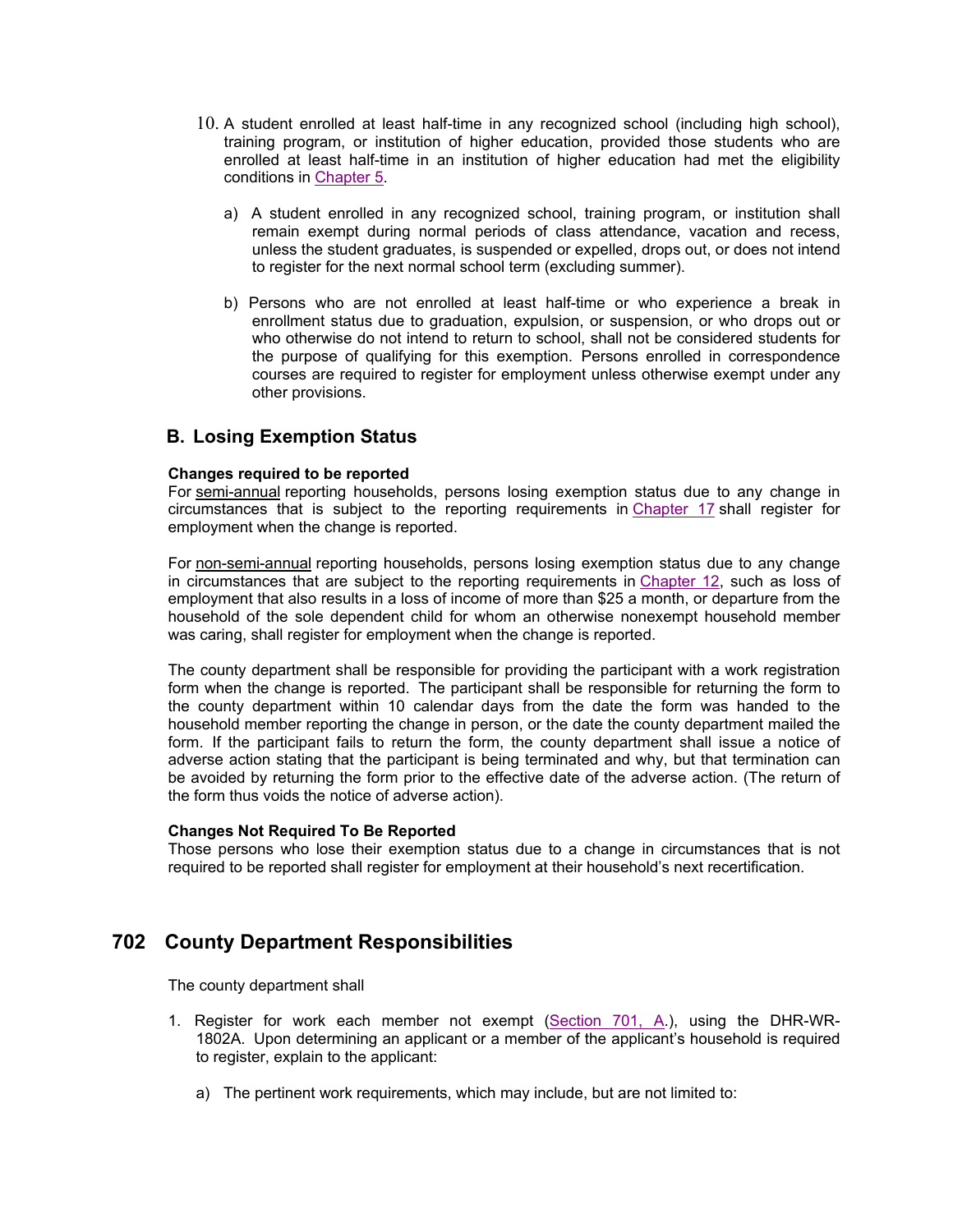- Report for an interview upon the reasonable request of the appropriate State Employment Service Office or employment and training program.
- Respond to a request from the State Employment Service Office or Employment and Training Program for supplemental information regarding employment status or availability for work.
- Report to an employer to whom referred by the State Employment Service Office or employment and training program, if the potential employment meets the suitability requirements (see Suitable Employment).
- Accept a bona fide offer of suitable employment to which referred by the State Employment Service Office or the employment and training program.
- b) The rights and responsibilities of work registered household members.
- c) The consequences of failure to comply.
- 2. Provide a written statement (Work Registrant Rights and Responsibilities) for each work registrant in the household.
	- a) This statement shall also be provided when a previously exempt member or new household member becomes subject to the work requirement.
	- b) This statement shall also be provided for each work registrant at recertification.
- 3. Permit the applicant to complete a form for each household member required to register.

Household members are considered to have registered when:

- a) An identifiable work registration form has been completed and filed in the record. At certification, the work registration form will be submitted to the Employment Service in counties containing this program and services.
- b) The registration is otherwise annotated or recorded by the county department in counties with whom the State has no contract with Alabama Department of Industrial Relations to provide services through the local Employment Service office.

Coding the PSD-BFA-1139 with the work registration code satisfies the above requirement. The county department shall inform the household that refusal by any member required to work register or accept an offer of suitable employment may result in sanctions against the individual.

4. Take appropriate action within ten working days after learning of noncompliance.

Counties should ensure that the lines of communication between the units responsible for certification and the units responsible for the employment and training program be efficient and that noncompliance be reported within ten working days after such noncompliance is determined.

# **703 Work Registrant Requirements**

Work registrants shall: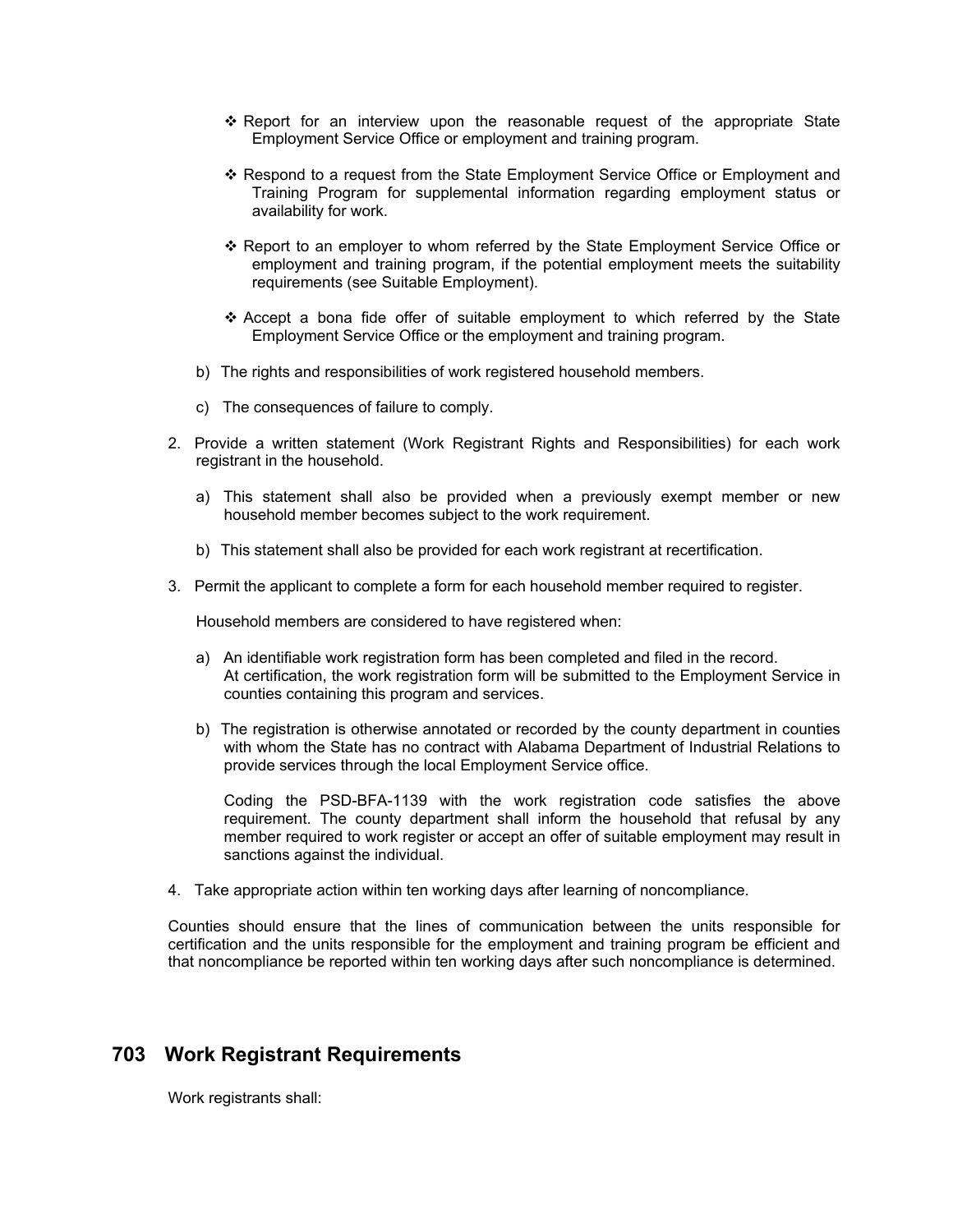- 1. Complete the work registration process as outlined in Section 702.
- 2. Provide sufficient information to allow the state agency to determine employment status or job availability.
- 3. Participate in a component of the employment and training program as assigned.
- 4. Accept a bona fide offer of suitable employment at a wage not less than the higher of either the applicable State or Federal minimum wage.

Such offers must be accepted whether the offer was through the Employment Service, employment and training program or the individual's own efforts.

# **704 Failure to Comply**

# **A. Failure to Comply with Food Assistance Work Requirements**

When the county department learns a household member has failed to comply with the work requirements outlined in Section 703, the county department must take action to disqualify that individual.

The county department must issue a notice of adverse action which advises the household of the following:

- 1. The act of noncompliance.
- 2. The minimum period of disqualification.
- 3. The actions which may be taken to end the disqualification after serving the minimum disqualification period.

#### **Fair Hearing**

Each individual has a right to appeal a denial, reduction, or termination of benefits due to a determination of nonexempt status or failure to comply with a work registration or employment and training program requirement.

Individuals may appeal county department actions such as:

- 1. Non-exemption status.
- 2. Type of work registration requirement imposed.
- 3. County department's finding of "without good cause".

The county department or representative from the employment and training program or the Employment Service shall receive sufficient advance notice to either permit the attendance of a representative or ensure that a representative will be available for questioning over the phone during the hearing. A representative of the appropriate agency shall be available through one of these means.

A household shall be allowed to examine its employment component case file at a reasonable time before the date of the fair hearing, except for confidential information (which may include test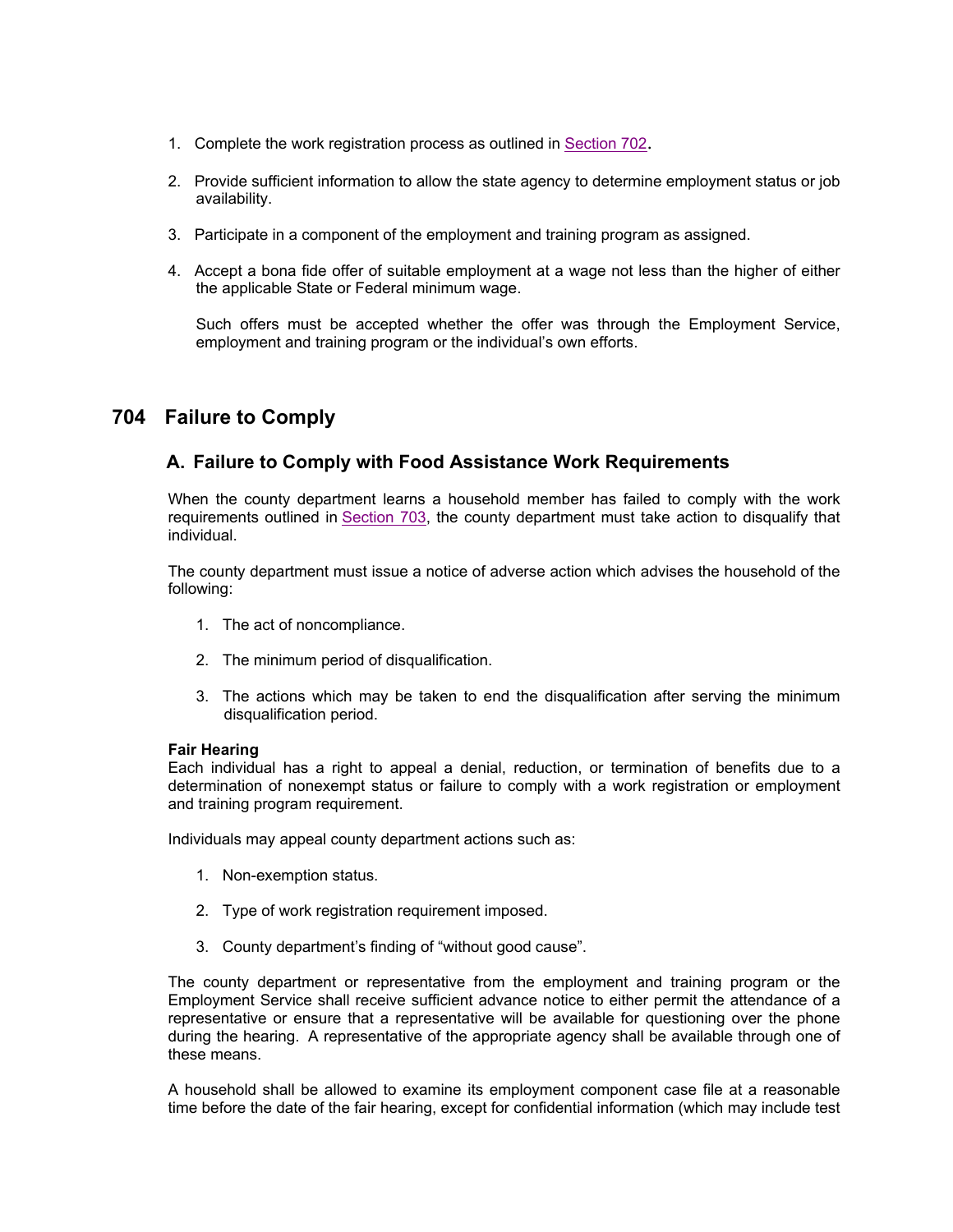results) that the appropriate agency determines should be protected from release. Information not released to a household may not be used by either party at the hearing.

The results of the fair hearing shall be binding on the county department.

## **B. Failure to Comply with Unemployment Compensation Work Registration Requirement**

When a household member, whose only exemption from work registration is because that individual is subject to the work registration requirements associated with the application for and receipt of Unemployment Compensation Benefits, fails without good cause to comply with a UCB work registration requirement, such failure to comply shall be treated in the same manner as noncompliance with food assistance work requirements.

Within 10 days of learning of such a noncompliance, the policies in Section 704(D) shall be followed to disqualify the individual.

## **C. Failure to Comply with a Jobs Program Requirement**

When a household member, whose only exemption from work registration is because that individual is subject to and complying with the requirements of the JOBS Program, fails without good cause to comply with a JOBS requirement, such failure to comply shall be treated in the same manner as noncompliance with food assistance work requirements.

Within 10 days of learning of such noncompliance, the policies in Section 704(D) shall be followed to disqualify the individual.

If the noncompliant household member loses the ability to comply with the requirements of the JOBS Program, the individual may again be determined eligible to participate in the Food Assistance Program at the point that it is determined that the ability to comply no longer exists, or at the end of the appropriate minimum disqualification period, whichever is later.

If the inability to comply is for reasons other than ineligibility for Family Assistance, it is the JOBS worker who makes the determination that the individual no longer has the ability to comply.

## **D. Disqualification**

Disqualification periods for failure to comply with the provisions of this chapter will be imposed as follows:

For the first violation or failure without good cause, the noncompliant individual shall be disqualified for one month or until compliance, whichever is later, unless the individual becomes exempt from work registration during the disqualification period.

The second violation or failure without good cause, the noncompliant individual shall be disqualified for three months or until compliance, whichever is later, unless the individual becomes exempt from work registration during the disqualification period.

For the third or subsequent violation or failure without good cause, the noncompliant individual shall be disqualified for six months or until compliance, whichever is later, unless the individual becomes exempt from work registration during the disqualification period.

If an individual has failed to comply at the end of the minimum disqualification period, the disqualification shall continue until the individual complies, unless the individual becomes exempt from work registration or loses the ability to comply.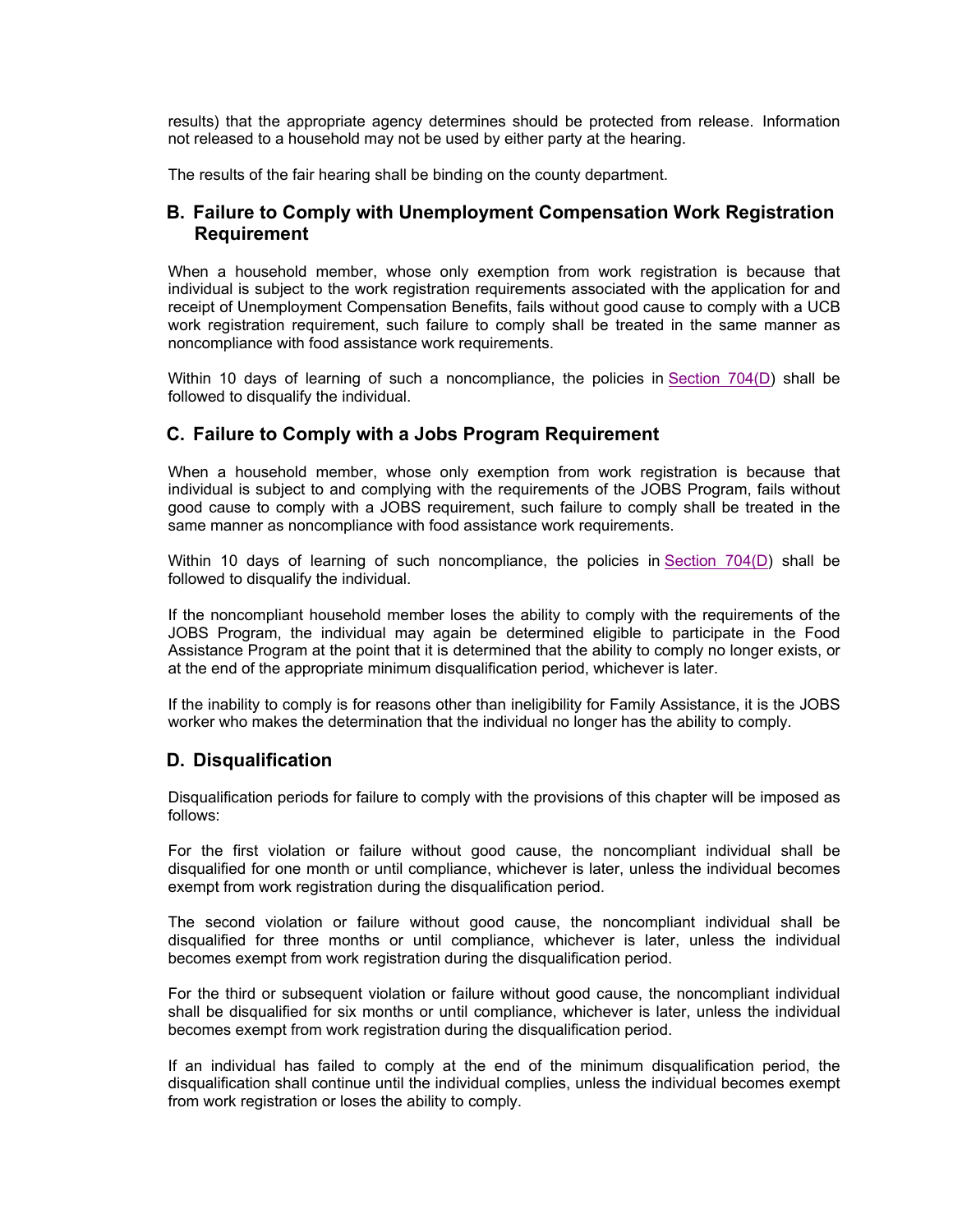Compliance with Food Assistance E&T, Employment Service, JOBS or UCB requirements is determined by the appropriate worker in that area.

The food assistance worker must determine compliance as follows:

For refusal to accept a bona fide offer of suitable employment, the household member must accept the employment if still available to him/her or secure other employment which either yields earnings equivalent to the earnings offered on the refused job or is for at least 30 hours per week. Refer to Section 708 for good cause determination to be made by the eligibility/certification worker.

1. Imposing the Disqualification Period:

An individual will be disqualified effective the month following the expiration of the notice of adverse action or, effective the month following the date the hearing decision can be placed into effect if the household appeals and elects to have benefits continued and subsequently loses the appeal.

An individual, who complies after the notice of adverse action, is issued but before the effective date of the disqualification period, will not be disqualified. The household will be notified that the proposed action was cured by the compliance. This noncompliance is not counted in determining the number of occurrences of noncompliance for the purpose of establishing the appropriate disqualification period based on the number of violations.

Applicant households containing a member who failed to comply shall have the appropriate disqualification period applied to that individual at the time of application disposition.

- a) The disqualification period shall be imposed and the household notified even if the application is denied for another reason.
- b) A notice of adverse action is not required before disqualifying an individual at recertification if the disqualification period will begin the first month of the new certification period.
- c) If the noncompliance occurs during the application processing timeframe, but the worker does not receive notification until after approval, the household shall be considered a participating household when imposing the disqualification.

The disqualification period is imposed on an individual even if the household is not certified at the time the notice of noncompliance is received, if the noncompliance occurred during a time the individual was certified. In this situation, the household will be notified that a disqualification is being imposed.

The disqualification follows the household member if he moves from one household to another within the county or from one E&T county to another. If the disqualified member moves from an E&T county to a non E&T county and loses the ability to comply, the individual may again be determined eligible to participate at the point it is determined that the ability to comply no longer exists, or at the end of the minimum disqualification period, whichever is later. The income and resources of a disqualified household member are treated in accordance with the policy found in Section 1102.

2. Delays in Imposing the Disqualification Period: If the worker does not take timely action to impose the disqualification penalty, the following procedures shall be followed.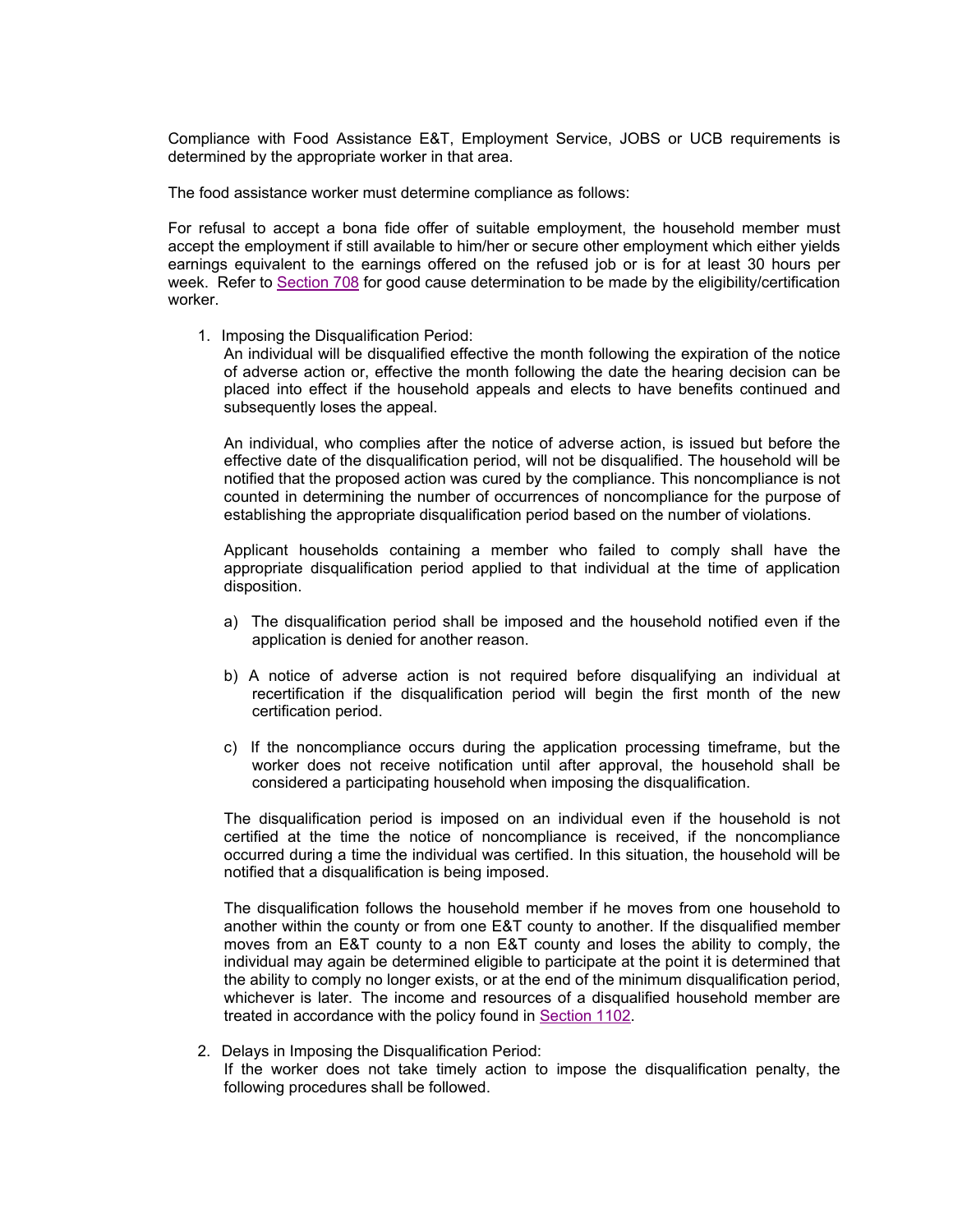- a) If it had been previously determined that the failure to comply was without good cause, but no notice of adverse action had been sent, the worker shall send the notice of adverse action within 10 calendar days of discovering this error.
- b) If a good cause determination has never been made, the county shall determine whether good cause for the noncompliance exists. The worker shall send the notice of adverse action within 10 days of determining the noncompliance was without good cause.

The disqualification period shall begin with the first month following the expiration of the notice period, unless a fair hearing is requested, and shall continue for the appropriate period, or until compliance, whichever is later. The disqualification, although delayed, shall continue to be imposed whether or not the disqualified individual is certified during the disqualification period.

3. Re-establishing Eligibility:

The county department shall add a disqualified household member back into the food assistance budget the month following notification of compliance, the month following the determination of work registration exemption, or the month following the end of the minimum disqualification period. The household does not have to be contacted prior to adding the member back into the food assistance household as an eligible member, unless there are questions about the disqualified member's continuing eligibility requiring a contact with the household to clear up questionable information.

If the disqualified individual was the only household member and the case was denied or terminated at disqualification, reapplication is required. A disqualified member shall be removed from the household when it is determined that he/she is no longer residing with the household.

# **705 Suitable Employment**

An individual who refused to accept a bona fide offer of suitable employment to which referred shall be disqualified as noted above.

Any employment shall be considered unsuitable if:

1. The wage offered is less than the highest of:

The applicable federal minimum wage.

The training wage shall be substituted for persons receiving the training wage mandated by the Fair Labor Standard Act of 1989.

(Limited to 90 day period and under age 20.)

The applicable state minimum wage or

The training wage shall be substituted for persons receiving the training wage mandated by the Fair Labor Standard Act of 1989. (Limited to a 90 day period and under age 20.)

Eighty percent (80%) of the federal minimum wage, if neither the federal nor the state minimum wage is applicable.

2. The employment offered is on a piece-rate basis, and the average hourly yield the employee can reasonably be expected to earn is less than the applicable hourly wages specified above.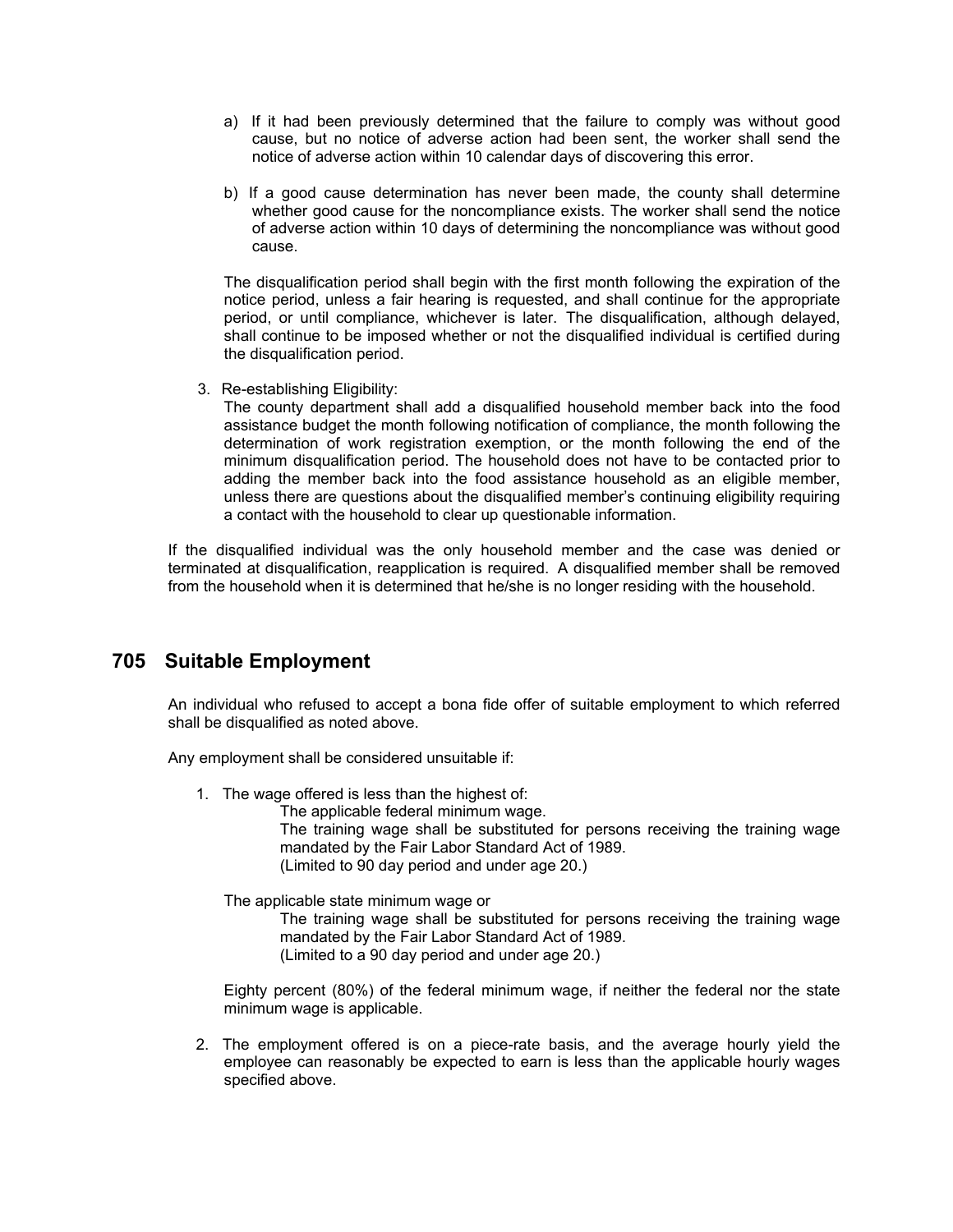- 3. The household member, as a condition of employment or continuing employment, is required to join, resign from, or refrain from joining any legitimate labor organization.
- 4. The work offered is at a site subject to a strike or lockout at the time of the offer, unless the strike has been enjoined under Section 208 of the Labor-Management Relations Act (29 U.S.C. 78) which is known as the Taft-Hartley Act, or unless an injunction has been issued under Section 10 of the Railway Labor Act (45 U.S.C. 160).
- 5. In addition, employment shall be considered suitable unless the household member involved can demonstrate or the county department otherwise becomes aware that:
	- a) The degree of risk to health and safety is unreasonable.
	- b) The member is physically or mentally unfit to perform the employment, as documented by medical evidence or by reliable information from other sources.
	- c) The employment offered within the first 30 days of registration is not in the member's major field of experience.
	- d) The distance from the member's home to the place of employment is unreasonable considering the expected wage and the time and cost of commuting.

Employment shall not be considered suitable if daily commuting time exceeds two hours per day not including the transporting of a child to and from a child care facility. Nor shall employment be considered suitable if the distance to the place of employment prohibits walking and neither public nor private transportation is available to transport the member to the job site.

e) The working hours or nature of the employment interferes with the member's religious observances, convictions, or beliefs.

For example, a Sabbatarian could refuse to work the Sabbath and not affect the household eligibility.

## **706 Participation of Strikers**

Strikers whose households are eligible under the criteria in Section 106 shall be subject to the work registration requirements unless exempt under Section 701 at the time of application.

### **707 SSI Households**

Households whose members are applying for SSI and food assistance in accordance with Section 210 shall have the work registration requirement waived until they are determined eligible for SSI and thereby become exempt from work registration or they are determined ineligible for SSI and, where applicable, a determination of their work registration status is then made through recertification procedures or through other means.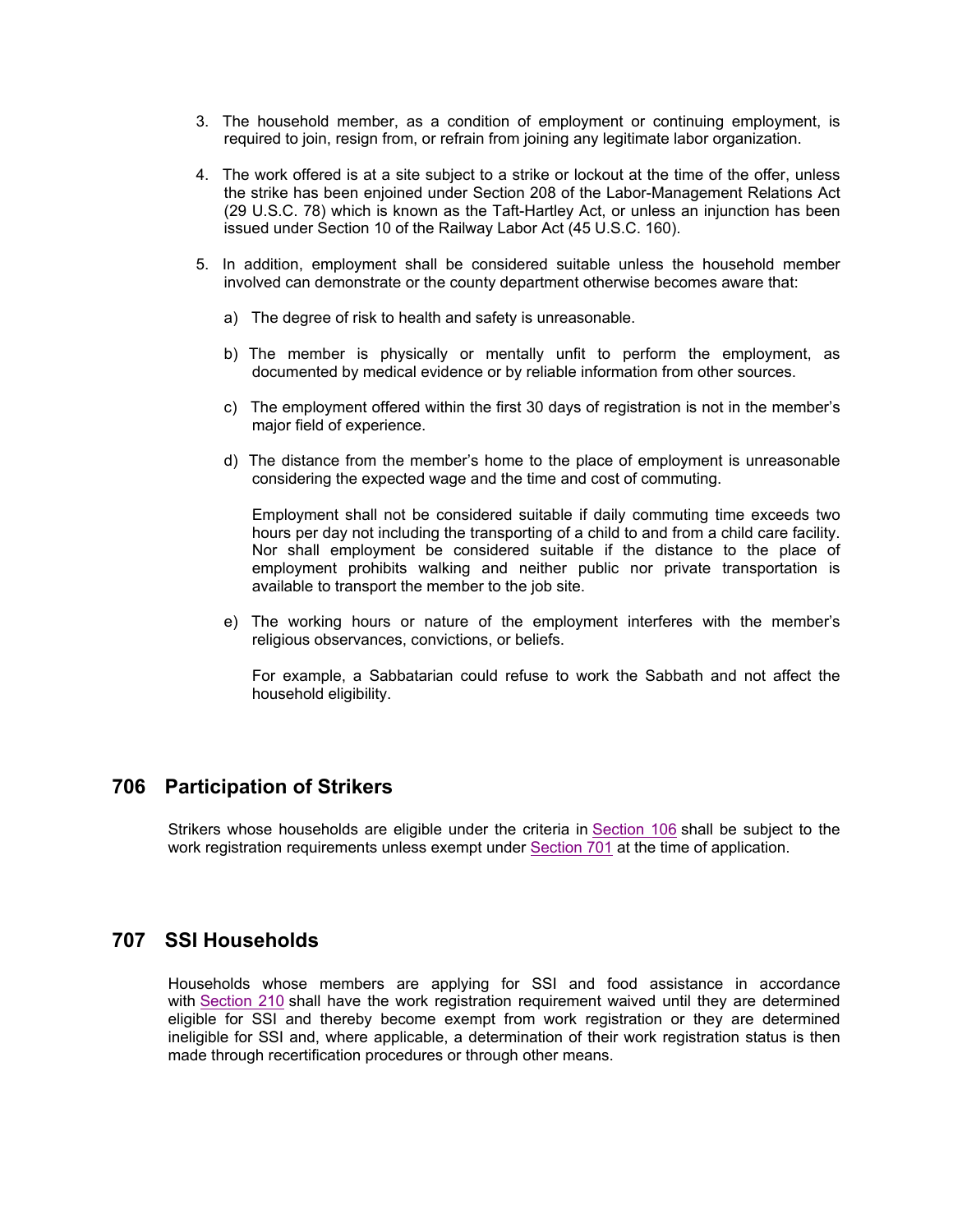# **708 Determining Good Cause**

In those county departments which administer an employment and training program, such as JOBS, the employment and training worker will make the determination of whether or not an individual who failed to comply with the requirements of the employment and training program did so with good cause.

In counties in which Job Search programs are administered by the Employment Service, the Employment Service worker will make the determination of whether or not an individual who failed to comply with the requirements of Job Search did so with good cause.

In all counties, the determination of good cause for a household member who fails to be registered for work (whether JOBS, Job Search, or other) will be done by the eligibility/ certification worker.

### **Good Cause**

Good cause shall include circumstances beyond the individual's control, such as, but not limited to:

- 1. Illness
- 2. Illness of another household member requiring the presence of the individual.
- 3. A household emergency.
- 4. The unavailability of transportation.

In determining whether or not good cause exists, the county department shall consider the facts and circumstances, including information submitted by the household member involved and, if appropriate, the employer.

# **709 Disqualification for Voluntary Quit or Voluntary Reduction of Work Effort**

Household members determined to be mandatory work registrants, will be disqualified if they voluntarily quit a job of at least 30 hours per week, or voluntarily reduce their work hours to less than 30 hours per week without good cause.

If a household member voluntarily quits a job involving less than 30 hours of work per week, the disqualification applies if the weekly earnings were at least equivalent to the federal minimum wage multiplied by 30 hours. The penalties for voluntary quit or reducing work hours should be explained to households at application and recertification.

The provisions of this section do not apply in the following circumstances:

1. For applicant households, a voluntary quit or voluntary reduction which occurred more than 30 days prior to the date of application, unless the household was receiving benefits at the time of the quit or reduction, but the county department did not learn about it until reapplication.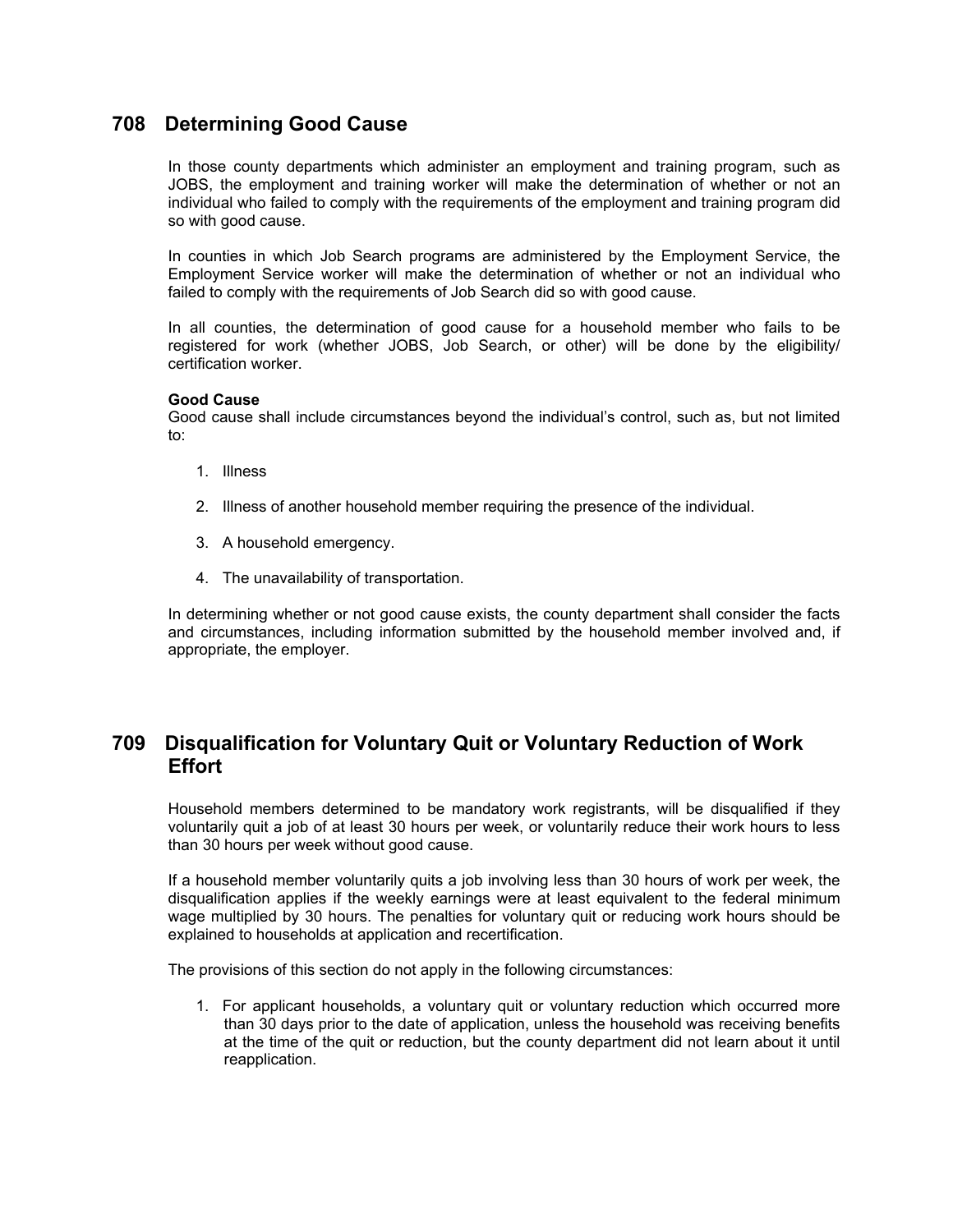- 2. Temporary leave from a paid position of employment pursuant to the provisions of the Family Medical Leave Act of 1993. The provisions may apply if the individual does not return to work at the end of the leave period.
- 3. Involuntary reduction of work hours.
- 4. Termination of a self-employment enterprise.
- 5. Resignation from a job at the demand of the employer.
- 6. If a household member quits a job to take new employment at comparable wages or hours and is then laid off, or through no fault of his own loses the new job, the earlier quit will not form the basis of a disqualification. "Comparable" does not require that the new job pay equal wages or provide equal hours of work; consideration must be given to new employment which might entail fewer hours or a lower salary, but which offers greater chances to improve job skills or achieve future advancements.

### **Good Cause Determination**

Upon determination that a household member voluntarily quit employment or voluntarily reduced work hours, the county department must determine if good cause exists. In determining whether or not good cause exists, the county department must consider the facts and circumstances, including information submitted by the household member involved as well as information obtained from the employer concerning the circumstances of the quit or reduction of work hours.

Good cause includes, but is not limited to:

- 1. Leaving a job that does not meet the criteria for suitable employment listed in Section 705.
- 2. Circumstances beyond the member's control, such as illness, illness of another household member requiring the presence of the member, a household emergency, the unavailability of transportation.
- 3. Discrimination by an employer based on age, sex, race, color, handicap, religious beliefs, national origin or political beliefs.
- 4. Work demands or conditions that render continued employment unreasonable, such as working without being paid on schedule.
- 5. Enrollment of at least half-time in any recognized school, training program or institution of higher education that requires the household member to leave employment or reduce work hours.
- 6. Acceptance by any other household member of employment or enrollment at least halftime in any recognized school, training program or institution of higher education in another county or similar political subdivision which requires the household to move and thereby requires the household member to leave employment.
- 7. Lack of adequate child care for children who have reached age six but are under age 12; adequate child care shall be defined as care provided by a licensed daycare center/home, or an individual who is responsible for caring for the child.
- 8. Resignation by persons under the age of 60 which are recognized by the employer as retirement.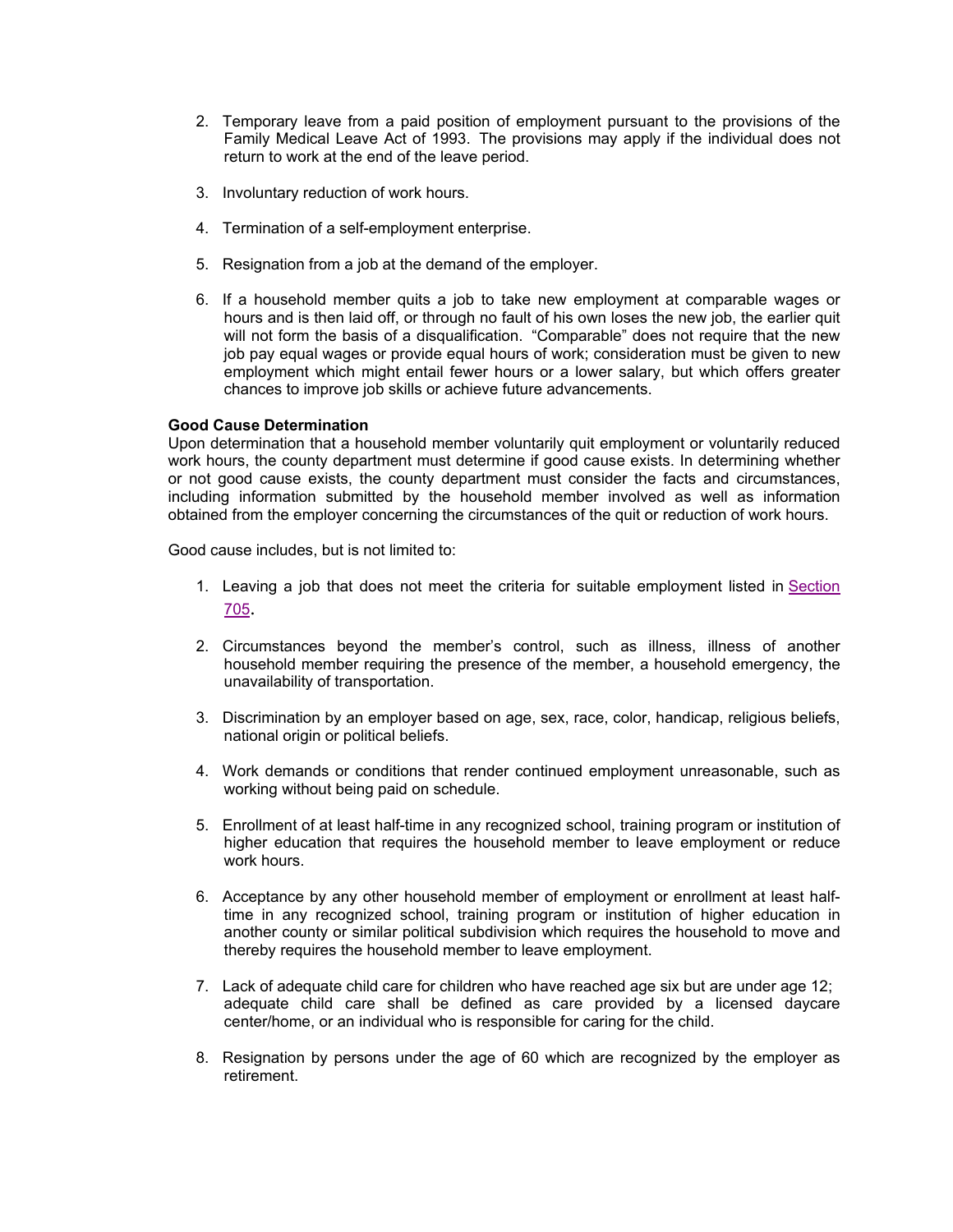- 9. Acceptance of a bona fide offer of employment of more than 30 hours a week or in which the weekly earnings are equivalent to the Federal minimum wage multiplied by 30 hours which, because of circumstances beyond the control of the head of household, either does not materialize or results in employment of less than 30 hours a week or weekly earnings of less than the Federal minimum wage multiplied by 30 hours.
- 10. Leaving a job in connection with patterns of employment in which workers frequently move from one employer to another such as migrant farm labor or construction work.

There may be some circumstances where households will apply for food assistance benefits between jobs particularly in cases where work may not yet be available at the new job site. Even though employment at the new site has not actually begun, the quitting of the previous employment shall be considered as with good cause if part of the pattern of that type of employment.

An employee of the Federal Government, or of a State or local government who participates in a strike against such government, and is dismissed from his or her job because of participation in the strike, shall be considered to have voluntarily quit his or her job without good cause.

#### **Verification of Good Cause**

To the extent that the information given by the household is questionable, county departments shall require verification of the household's statements.

The primary responsibility for providing verification rests with the household. If it is difficult or impossible for the household to obtain documentary evidence in a timely manner the county department shall offer assistance to the household to obtain the needed verification. Acceptable sources of verification include but are not limited to:

- 1. The previous or current employer.
- 2. Employee associations.
- 3. Union representatives.
- 4. Grievance committees and organizations.

Whenever documentary evidence cannot be obtained, the county department shall substitute a collateral contact. The county department is responsible for obtaining verification from acceptable collateral contacts provided by the household.

#### **Imposing the Disqualification Period**

When the county department determines that good cause did not exist for the voluntary quit or reduction, the household shall be sent a notice of adverse action to disqualify the individual. Disqualification periods will be imposed as follows:

For the first violation or failure without good cause, the individual shall be disqualified for one month unless the individual becomes exempt from work registration which ends the disqualification.

The second violation or failure without good cause, the individual shall be disqualified for three months unless the individual becomes exempt from work registration which ends the disqualification.

For the third and subsequent violation or failure without good cause, the individual shall be disqualified for six months unless the individual becomes exempt for work registration which ends the disqualification.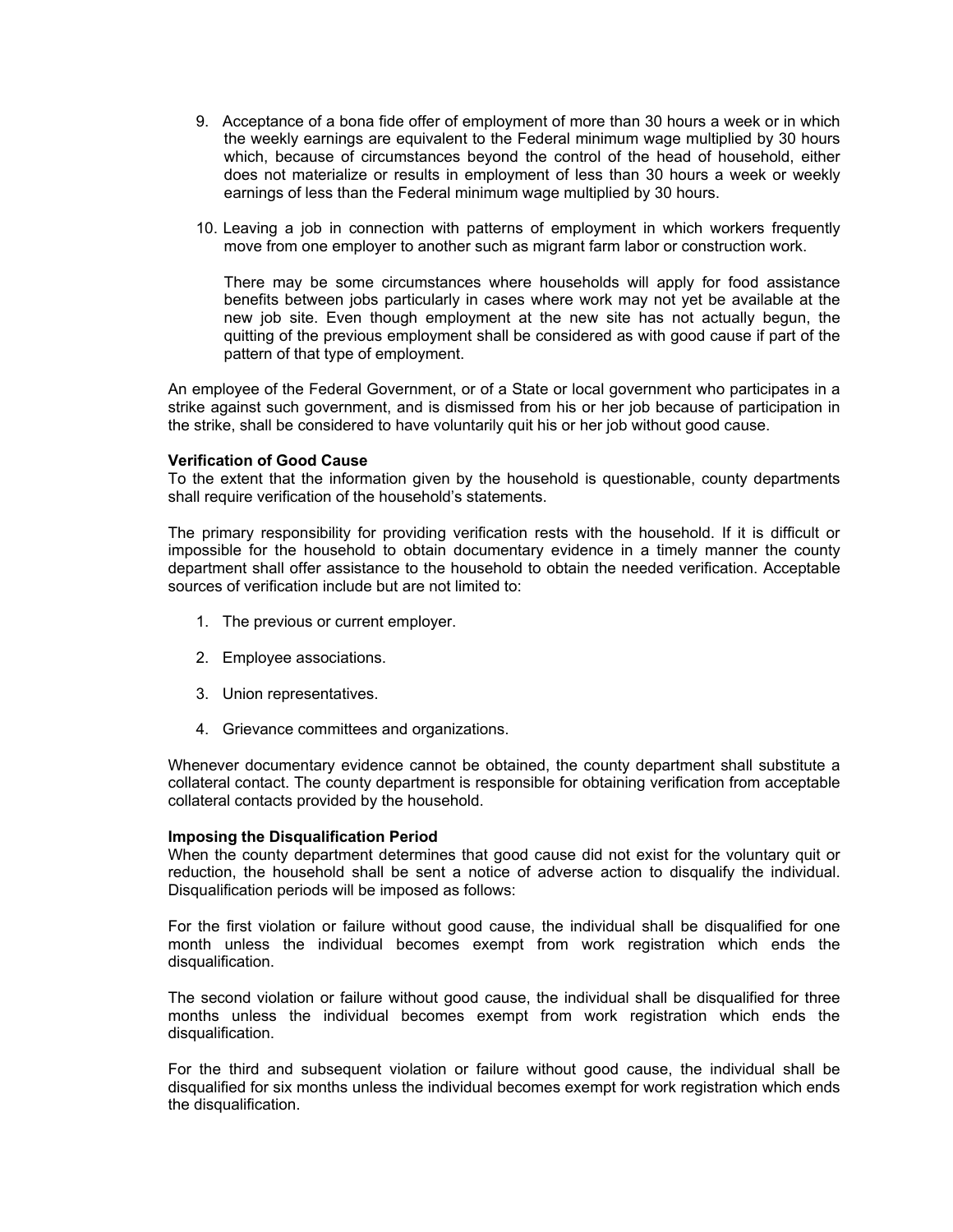Applicant households containing a member who voluntarily quit or reduced work hours without good cause shall have the appropriate disqualification period applied at the time of application disposition. For participating households, the disqualification action is effective the month following the expiration of the notice of adverse action.

The notice of adverse action should advise the household of the following:

- 1. The reason for the disqualification.
- 2. The minimum period of disqualification.
- 3. If the individual cures the disqualification prior to the effective date of the disqualification, no disqualification is imposed and the occurrence is not counted as a violation.

#### **Reestablishing Eligibility**

The county department shall add a disqualified household member back into the food assistance budget the month following the determination that the disqualification is no longer appropriate or the month following the end of the stated penalty period. The household does not have to be contacted prior to adding the member back into the food assistance household as an eligible member, unless there are questions about that member's continuing eligibility requiring a contact with the household to clear up questionable information.

If the disqualified individual was the only household member and the case was denied or terminated at disqualification, reapplication is required. A disqualified member shall be removed from the household when it is determined that he is no longer residing with the household.

# **710 Work Requirements for Able-Bodied Adults without Dependents (ABAWDS)**

### **A. General**

Unless exempt from this provision, any household member is ineligible to continue to receive food assistance for more than 3 months (consecutive or otherwise) out of 36 months during which the household member did not either (a) work at least 20 hours a week (averaged monthly), (b) for at least 20 hours a week, participate in and comply with a Workforce Innovation and Opportunity Acy (WIOA) program, Trade Adjustment Assistance Act (TAA) program or an employment and training program (other than Job Search or Job Search training), or (c) a combination of the two activities above for a total of at least 20 hours a week.

To qualify as work under this provision, an individual must be doing one or a combination of two or more of the following for a total of at least 20 hours a week, averaged monthly (for the purposes of this provision, 20 hrs. per week averaged monthly means 80 hours a month).

- 1. Performing work for which payment is received.
- 2. Performing work in exchange for in-kind benefits which represents a gain or benefit to the individual, such as free or reduced housing and/or utilities, clothing, or other tangible nonmonetary benefits.
- 3. Performing beneficial and verifiable unpaid volunteer work for a program or project which serves a useful public purpose; such volunteer work may include but is not limited to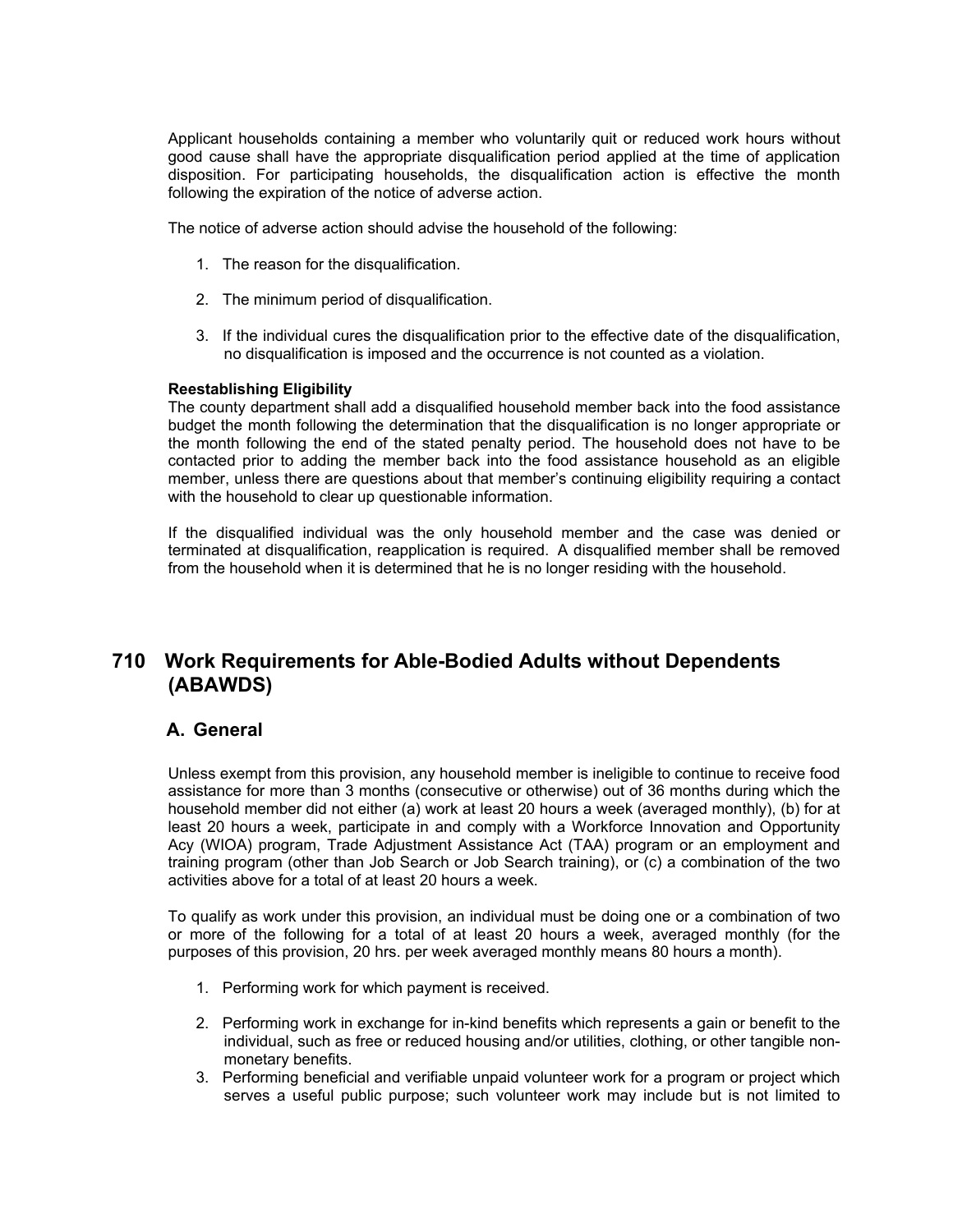providing improvements to public facilities or performing work in fields such as health, social service, environmental protection, education, urban or rural development, welfare, recreation, public safety or daycare.

The first full month during which an individual receives benefits while not exempt or working at least 20 hours shall be considered the first month of the 36-month period, as determined by the appropriate work registration code "J". Any month in which benefits are prorated must not be counted toward the time limits.

A notice of adverse action must be provided to all households prior to termination or removal of a household member after three months of eligibility in which the work/training requirements are not met. The resources, income and deductions of the ineligible household member are treated in accordance with the provisions of Section 1102, Treatment of Resources, Income and Deductions of Other Non-household Members.

For households containing a member subject to this provision, the household is required to report if the member's work hours drop below 20 hours per week (averaged monthly). However, if it is determined that the member would have worked an average of 20 hours per week but missed some work for a good cause, s/he will be considered to have met the work requirements if the work absence was temporary and s/he retains the job. Good cause for missing work includes circumstances beyond the member's control such as illness, illness of another household member requiring the presence of the member, a household emergency or unavailability of transportation. (If good cause is determined, the month shall not be counted toward the time limits for receipt of benefits under this provision and the case record should be documented accordingly).

### **B. Exemptions**

Individuals are exempt from this provision during the time they are:

Under age 18 or at least age 50.

- a) An individual who becomes 18 after the first day of the month remains age exempt through that month.
- b) An individual becomes exempt the month of the individual's 50th birthday.

Medically certified as physically or mentally unfit for employment as determined by the certification worker.

- a) Receipt of any type of disability payment qualifies a household member for this exemption; the expected date of recovery is needed if the disability payments are short-term.
- b) If the physical or mental unfitness is evident to the worker, no further verification is required; documentation in the case record is sufficient.
- c) If the unfitness is not apparent to the worker, medical evidence or a statement from a physician or other health professional is required which includes the reason for the unfitness and the date of expected recovery if the unfitness is not considered permanent.

Parents (natural, adopted or step) and other adult household members (regardless of the relationship) living in the household with a member under the age of 18. This exemption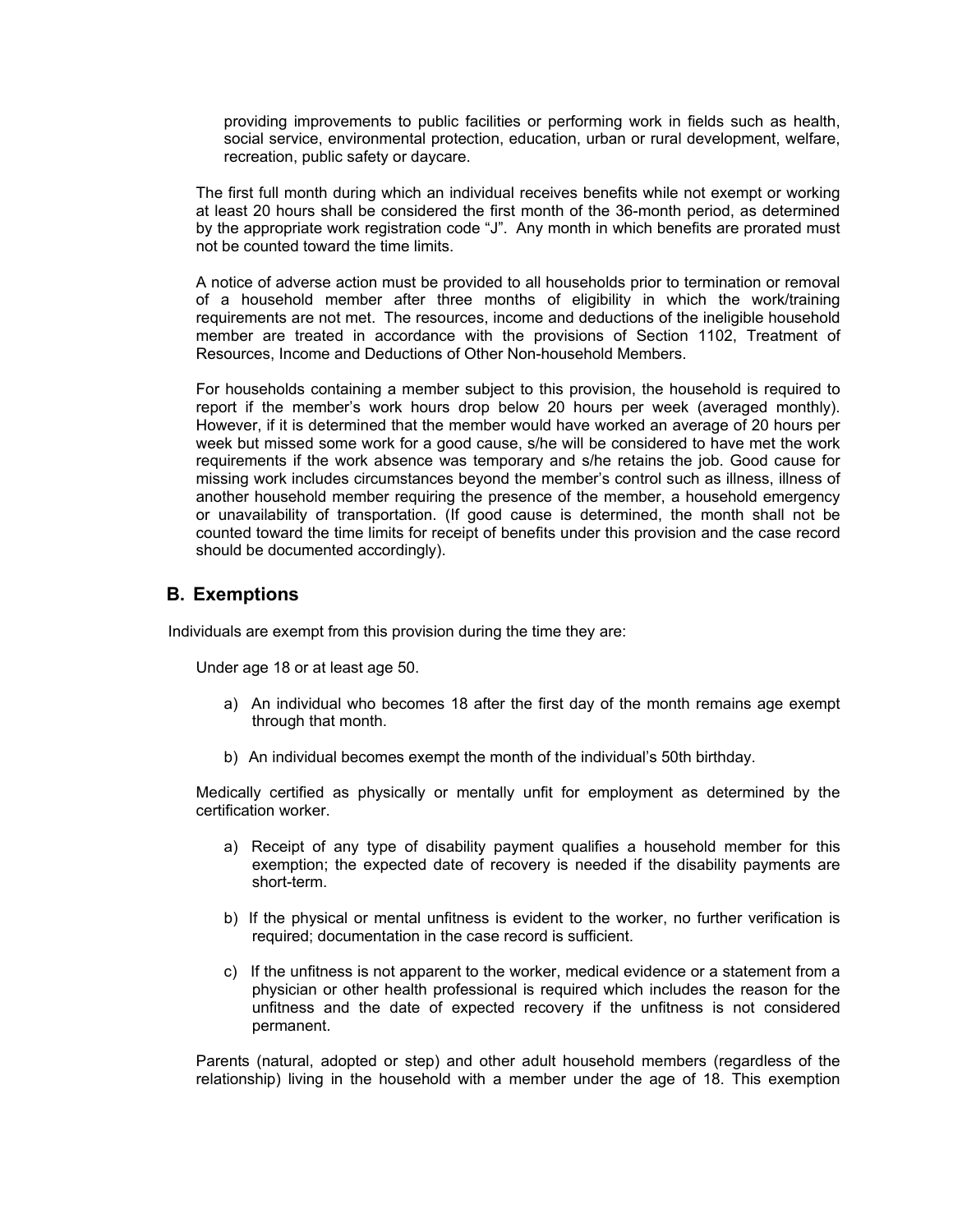applies if the member under age 18 is not himself eligible for food assistance because s/he is disqualified/ ineligible or resides in the household only part-time.

#### Pregnant

Meets one of the exemptions from the work registration requirements as stated in Section 701.

# **C. Regaining Food Assistance Eligibility**

After an individual, subject to this provision, has received food assistance for 3 months during which he was not working, participating in a qualifying work program or exempt, and has become ineligible, he may regain eligibility if during a 30 day period he works either 80 hours or more, or participates in and complies with a WIA, TAA program, or allowable employment and training program for at least 80 hours (as determined by that program). This 80-hour requirement becomes a condition of eligibility for food assistance.

- 1. The 80 hours of work or participation must occur in a consecutive 30-day period, to be determined on a case-by-case basis. If the individual has just begun working or participating, the 30-day period may extend into but not beyond the application processing timeframe.
- 2. This employment or participation does not have to occur during the time the individual is receiving food assistance, nor does the individual have to be working or participating at the time of reapplication or request to add the household member.

Once an individual has regained eligibility by working or participating the required 80 hours as stated above, he remains eligible under these provisions for any period of time during which he works 20 hours a week (averaged monthly) or for at least 20 hours a week, participates in and complies with WIA, TAA or allowable employment and training program.

# **D. Subsequent Loss of Eligibility Regained in C above**

If eligibility is regained by working or participating the required 80 hours, the individual is entitled to eligibility for one additional 3 consecutive month period, after losing employment or ceasing to participate in a required work program, beginning the first full month following the date the county office receives notification that work or work program participation has ended. If the individual failed to report timely, or the county failed to act timely, any benefits received while not meeting the requirements of this provision are considered an overpayment and subject to the policy for claims determination and repayment.

Once this additional three-month period of eligibility is over, the only way to resume eligibility during the 36-month period is to comply with the 20-hour per week work requirement, participate in an allowable employment and training program or become exempt from the provisions as stated above.

# **E. Other Actions**

During the 36-month period, any requests to add the ineligible household member back into the household, or any applications filed by ineligible household members must be evaluated to see if the work requirements remain applicable to the case. If the member or household is now exempt from the requirements or has worked or participated in an allowable work and training program for the required hours; eligibility should be determined and the appropriate action taken to add the household member or approve the application if otherwise eligible. If however, the household